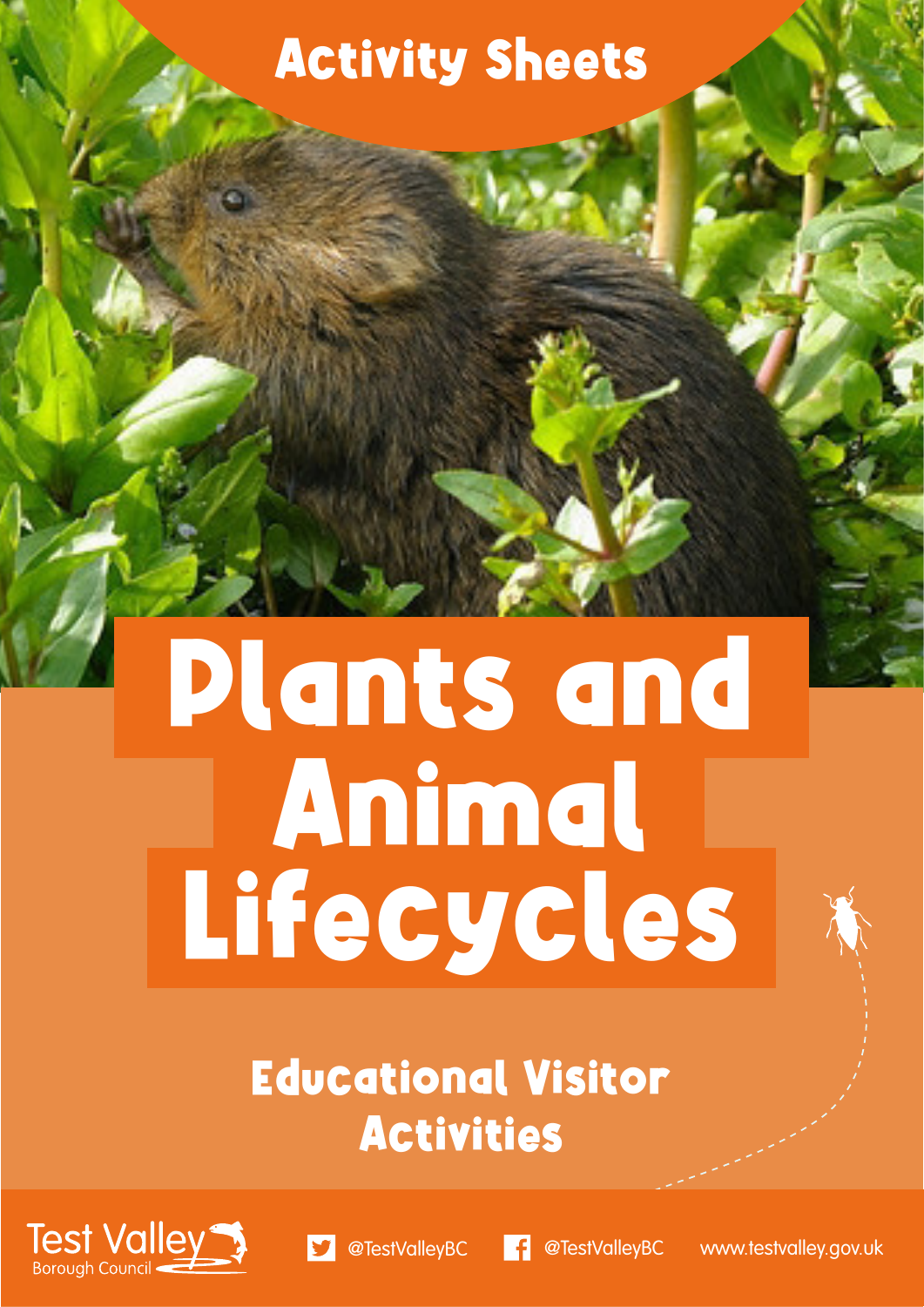# Plants and Animals

### Aim of the habitat activities

To introduce the children to the lifecycles of different plants and animals found in Local Nature Reserves. The diversity of the reserves allow for lots of investigative activities.

Generally animals have simple lifecycles that are similar to that of humans. Most reptiles, fish, birds and mammals are either born alive from their mother or they hatch from eggs and then grow up. However, some creatures like butterflies and moths have a more complicated lifecycle that includes a period of metamorphosis (the change that occurs in some animals from one stage in its life to another, for example a caterpillar to a butterfly).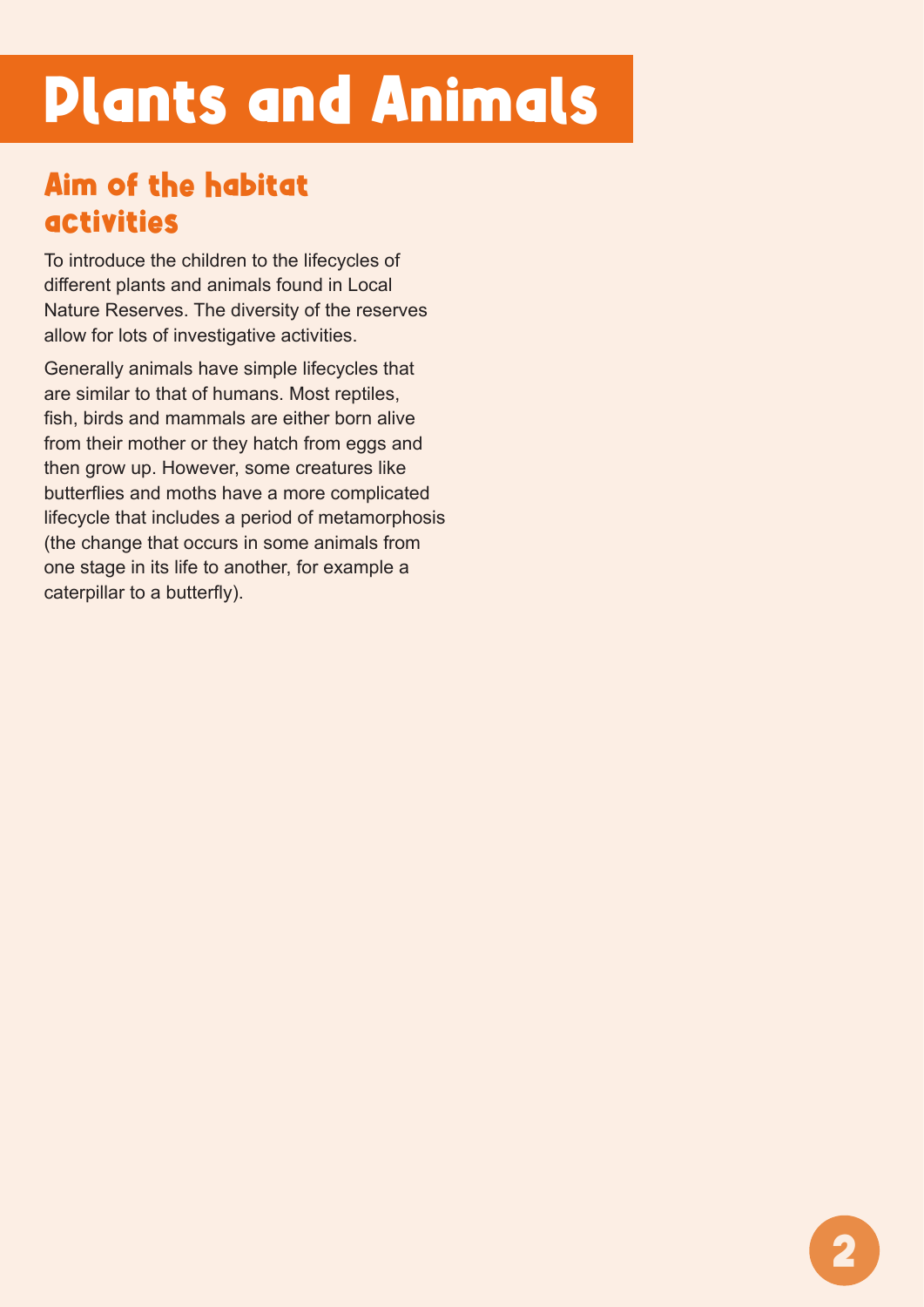### Plant and animal tales

A water vole (Arvicola terrestris) by Grant Auton Photography

Every plant and animal that you see on the reserve has a story to tell. None of them can speak for themselves, so can you tell their story for them? Do Canada Geese come from Canada and what is so bad about Himalayan Balsam? What does a Dragonfly do during the 2 years of its life when it is growing up in the water.

The questions above are just a few suggestions for some good story material. If you take a walk around the reserve, you will see many kinds of plants and animals that have an interesting background. Choose one that you like and find out its name. Check the identification with your teacher or a Countryside Officer.

#### Resources

**Activity** 

- Books about wildlife
- Information about the reserve in the Educational Visitor Guide
- Photos taken on the Reserve
- An internet search



#### Challenge

Write a really interesting story about one of the plants and animals on the Reserve. You can imagine that you are the plant or animal and tell your own story, or choose any other style of story writing or newspaper reporting. Use your research to include as many details as you can, but also try to keep it interesting and exciting.

### Additional background information

The reserve information pack tells you a lot about the work that is carried out on the reserve. These management tasks are essential to make the reserve a good place for wildlife and a great place to visit. You could include some of these jobs in "your day". Many of the bigger jobs are done by contractors and they have to be given clear instructions about what needs to be done. You could also ask the Countryside Officer about some of the work that they do in the office.

3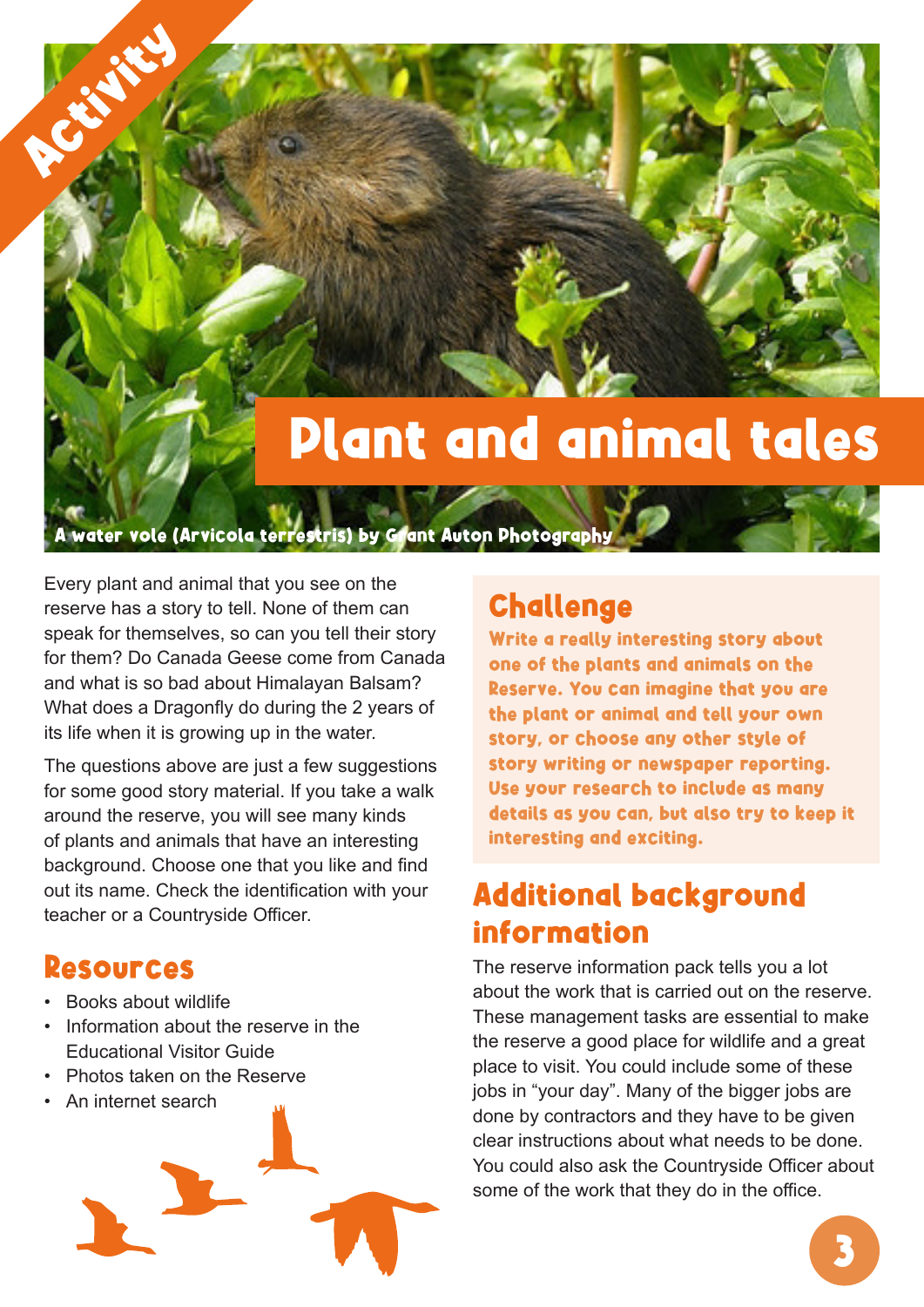# As old as the trees

It is commonly known that you can tell the age of a tree by counting the rings in the trunk, but it is also possible to get an approximate age by measuring the size of the trunk. This also has the advantage of leaving the tree standing and able to get even older!

Practice the method of aging a tree. You need to measure the circumference of the trunk in millimeteres at a height of 150cm from the ground. Divide the circumference by 25 and you will get an approximate age for the tree in years. If the tree is in a wood it will probably be older than this calculation suggests.

#### Resources

Scots pine

**Activity** 

- Tree identification key
- Camera
- Tape measure
- Notebook and pencil
- **Calculator**



### Challenge

Chose some large trees on the reserve and calculate how old they are. What can you find out about why these trees have been allowed to grow to this age. Are there lots of trees of a similar age or just a few? What was the land used for before it became a Nature Reserve and how many trees where there then?

春月

### Additional background information

This method is a "rule of thumb" and there are some exceptions to the rule. It works best with trees that are grown by themselves and have a full crown of branches. A tree in woodland can be twice as old as one of the same circumference growing in the open and some species have faster or slower growth. More information can be found in "A Field Guide to Trees of Britain and Northern Europe" by Alan Mitchell.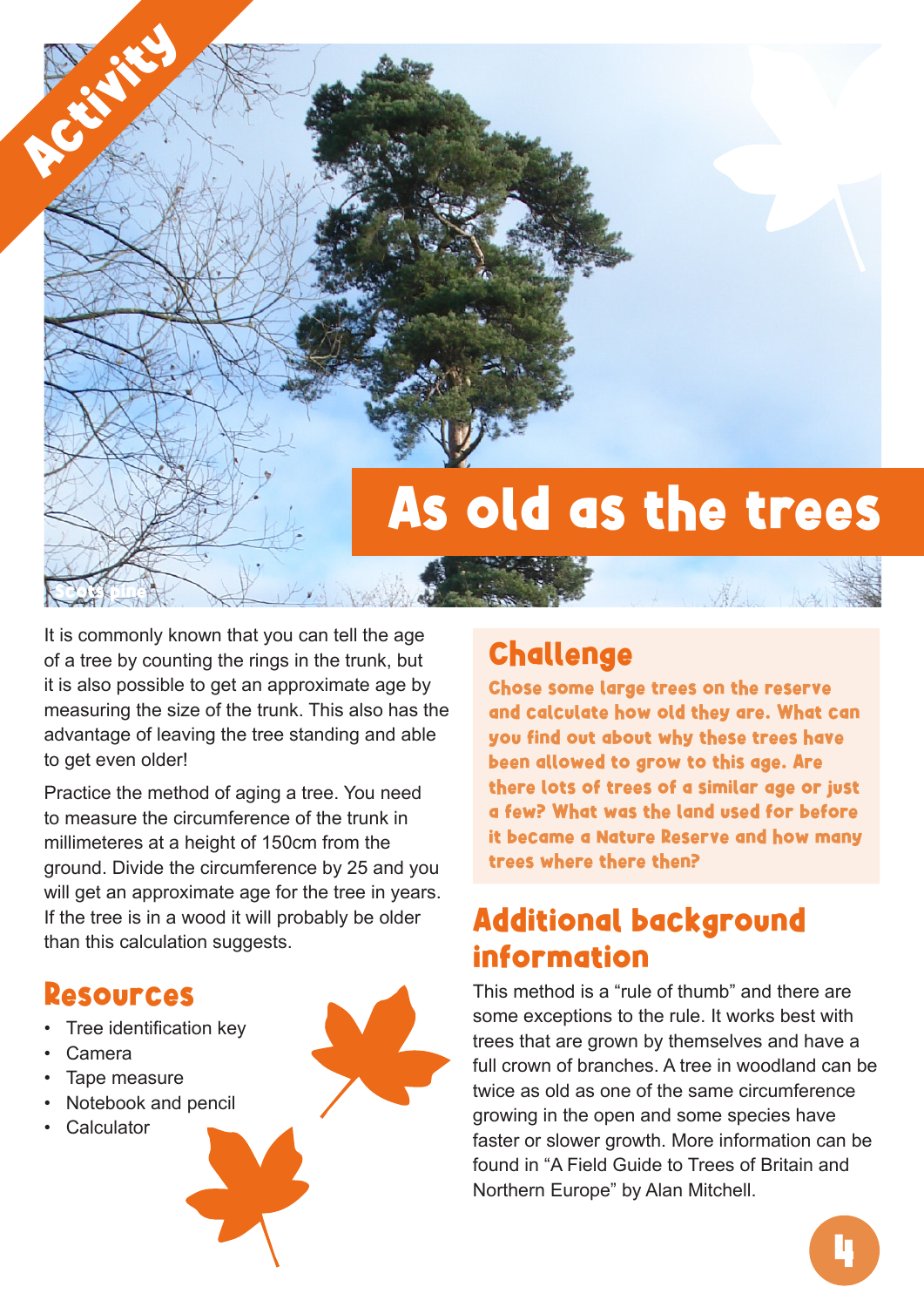## What will I be when I grow up?

Harlequin larva

**Activity** 

Some animals start life looking very much like their parents - but some look completely different. During a visit to the reserve, you will see some young animals and you may see their parents too. Birds will often stay together as a family for a while and so it is easy to tell what the baby will grow up to be. It is more difficult with animals that don't look after their young.

Make a list of some young animals that you have seen on the reserve. These could be baby birds or some young insects. If you have been pond or stream dipping there will be lots of insect larvae and nymphs on your list. You may also see tadpoles. You will also find insects, spiders and snails in the long grass and in the bushes.

#### Resources

- Information about the reserve in the Educational Visitor Guide
- Camera, Indentification Keys
- An internet search
- Books from the library
- Notebook and pencil
- Collecting pots and hand lens

### Challenge

Use pictures that you have taken or found on the Internet to show the differences between young animals and the adults that they grow into. You can use the pictures to make cards with young animal on one side and adult on the other (or side by side) or make them into a chart.

### Additional background information

All animals change as they become adult. Insect larvae have to go through a stage in their life called a pupa, but insect nymphs do not and usually look more like the adult insect. Birds will change their feathers as they grow older and perhaps more than once before they are adult. Young mammals and fish usually look very much like the adult, but there are some slight changes to be seen. Frogs and toads make a series of changes as they grow from egg to adult. Newts don't change as much.